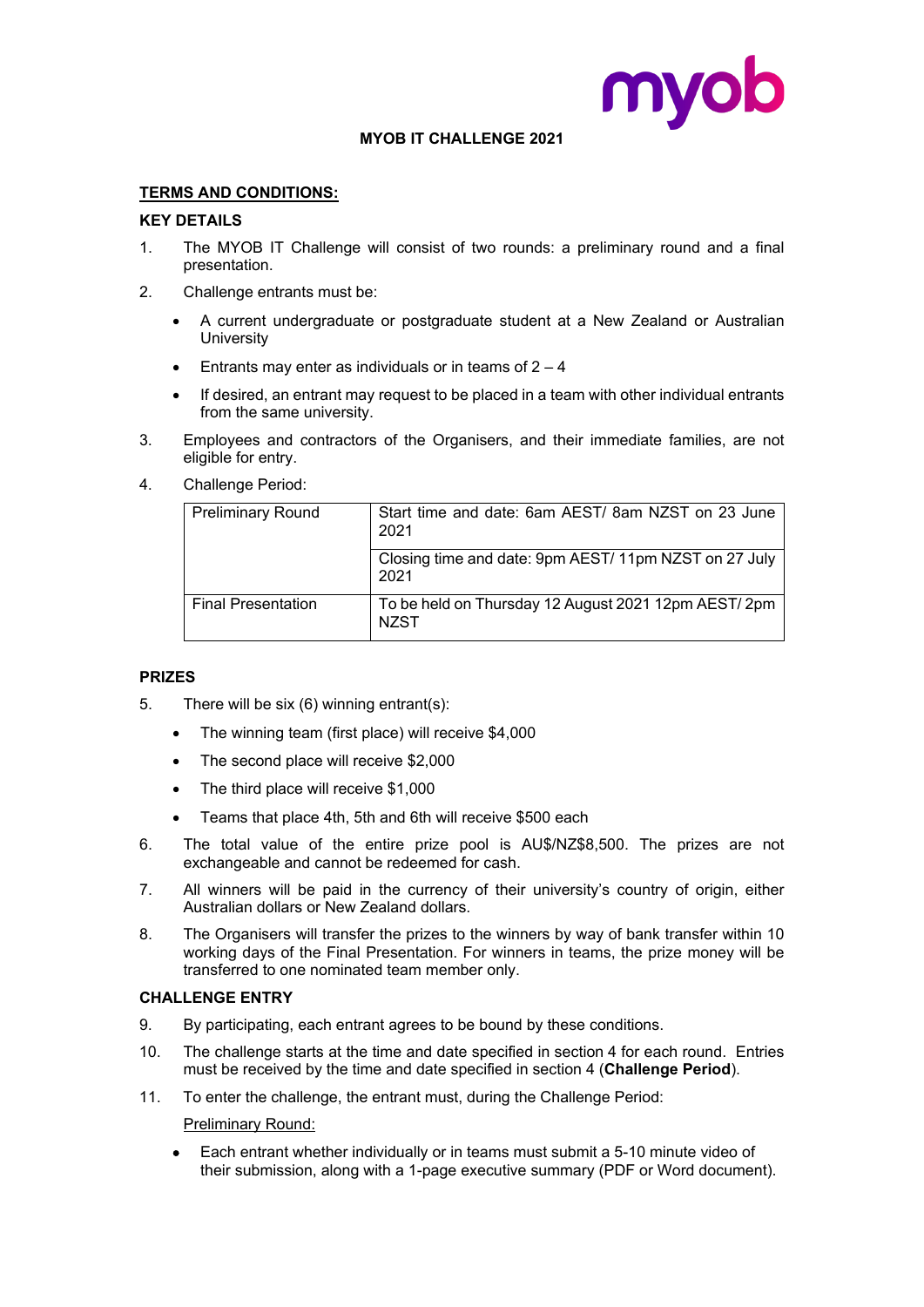- 12. By entering the challenge, each entrant consents to:
	- (a) receipt of any communication regarding the challenge and other communication which informs the entrant of the Organisers's products, services and events; and
	- (b) the Organisers using the entrant's name, likeness, image, photo, testimony or submission to the challenge in any media for an unlimited period without remuneration for the purpose of advertising and marketing this challenge (including any outcome), the Organisers's products and services or the Organisers more generally.
- 13. All entries must be the original independent creation of the entrant, owned by the entrant and free of any claims, including copyright or trademark claims by other parties. Entries must not have been published previously or have won any awards or prizes in other competitions.
- 14. The Organisers reserves the right to:
	- (c) verify the validity of entries and entrants;
	- (d) disqualify any entrant who submits an entry that is not in accordance with these conditions;
	- (e) to disqualify any entrant submitting an entry which infringes a third party's intellectual property rights, or in the Organisers's opinion, includes objectionable content, including but not limited to profanity, potentially insulting, inflammatory or defamatory language.
- 15. Incomplete, indecipherable, or illegible entries will be deemed invalid. If there is a dispute as to the identity of an entrant, the Organisers reserves the right, in its sole discretion, to determine the identity of the entrant.

## **SELECTION OF WINNING ENTRANTS**

- 16. For the Preliminary Round, judging will take place between 19 July 2022 and 27 July 2022. The finalists will be informed on Wednesday 27 July via email.
- 17. For the Final Presentation, judging will take place online on 4 August 2022.
- 18. The challenge is a game of skill. Each entry will be individually judged by the Organisers based on literary and creative merit. Chance plays no part in determining the winning entrant.
- 19. Specifically, the Challenge requirements and judging criteria for each round are:

Preliminary Round:

- Judges are made up of the UACC's executive team and MYOB team members.
- Finalists will be chosen based on a range of factors, most importantly the feasibility of the entrant's ideas and the implementation of their solution.
- Engagement on the video submission, such as amount of likes/comments, will also be considered by the judges in selecting the finalists at their full discretion.
- 6 finalists (3 from NZ and 3 from AU) will be selected to prepare a 10-minute presentation for the final round.
- Every entrant, regardless of if they make finals, will be provided feedback on their submissions.

Final Presentation:

- The panel of judges are three MYOB Executives and one external expert.
- The finals will be hosted online, where each team will present over the course of a day, ending with feedback and announcement of winners. The Judges' decision is final, but entrants are welcome to ask for additional feedback.
- Further information on the Final Presentation will be provided prior to the final.